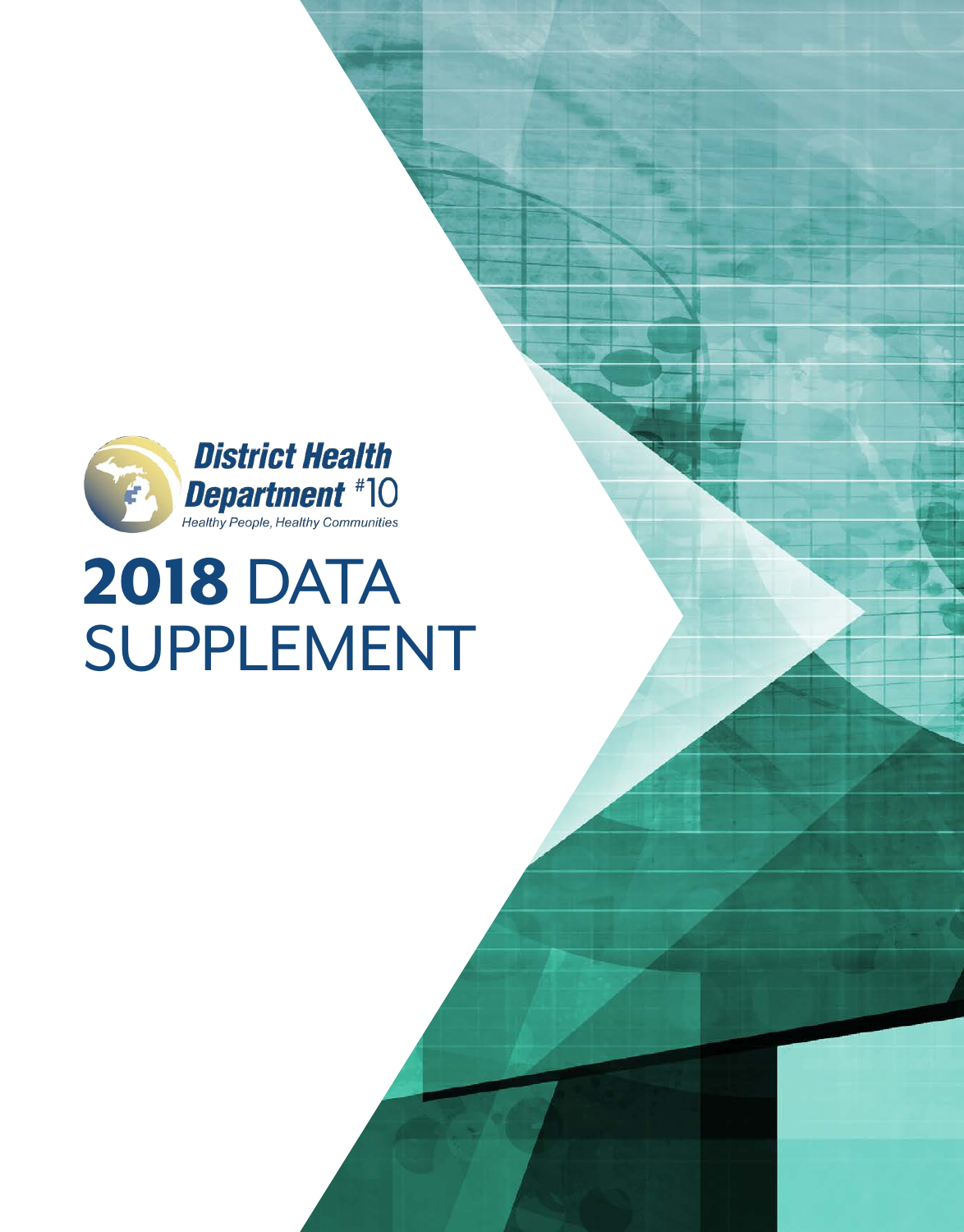## 2018 **PUBLIC HEALTH DATA**

The following supplement provides an in-depth view of the health of residents within the jurisdiction of District Health Department #10. This supplement also highlights data related to the programming and services provided to residents in our communities. These data sets are used to tell the story of each county's health status. DHD#10 continuously collects and analyzes data to identify the burden of disease and examine the overall health of the 10 county population. DHD#10 uses this data to ensure that programs and services are meeting the needs of clients and the communities served.

#### **LEADING CAUSES OF DEATH**

|                                  | <b>DHD#10</b><br><b>Number of Deaths</b> | <b>DHD#10</b><br>Death Rate per 100,000 | Michigan<br>Death Rate per 100,000 |
|----------------------------------|------------------------------------------|-----------------------------------------|------------------------------------|
| <b>Heart Disease</b>             | 677                                      | 175.2                                   | 195.9                              |
| Cancer                           | 658                                      | 165.4                                   | 161.1                              |
| Accidents                        | 172                                      | 61.8                                    | 53.9                               |
| <b>Chronic Lower Respiratory</b> | 223                                      | 56.9                                    | 44.3                               |
| <b>Stroke</b>                    | 182                                      | 47.3                                    | 39.2                               |
| Alzheimer's Disease              | 137                                      | 36.1                                    | 34.5                               |
| Diabetes Mellitus                | 92                                       | 23.8                                    | 22.1                               |
| <b>Kidney Disease</b>            | 49                                       | 12.3                                    | 14.7                               |
| Pneumonia/Influenza              | 67                                       | 17.3                                    | 14.1                               |
| Suicide                          | 68                                       | 27.3                                    | 13.6                               |
| <b>MDHHS, 2017</b>               |                                          |                                         |                                    |

#### **COMMUNITY HEALTH INDICATORS**

|                                                                       | Crawford | <b>Kalkaska</b> | Lake   | <b>Manistee</b> | Mason  | Mecosta | <b>Missaukee</b> | <b>Newaygo</b> | Oceana | Wexford | Michigan  |
|-----------------------------------------------------------------------|----------|-----------------|--------|-----------------|--------|---------|------------------|----------------|--------|---------|-----------|
| Total Population,                                                     | 13,907   | 17,634          | 12,013 | 24,427          | 29,073 | 43,391  | 14,998           | 48,242         | 26,442 | 33,276  | 9,962,311 |
| # of Births,                                                          | 138      | 180             | 123    | 210             | 301    | 414     | 191              | 539            | 263    | 374     | 111,507   |
| Birth Rate per 1,000,                                                 | 69.8     | 64              | 79.6   | 65.5            | 67.7   | 46.8    | 81.6             | 68.3           | 62.9   | 67.2    | 59.5      |
| # of Deaths                                                           | 194      | 201             | 181    | 352             | 333    | 428     | 158              | 534            | 266    | 350     | 97,532    |
| Death Rate per 100,000                                                | 924      | 889.2           | 864.6  | 856.8           | 734.8  | 792.5   | 772.9            | 850.8          | 718    | 787.8   | 782.9     |
| <b>Cancer Mortality Age</b><br>Adjusted Rate per 100,000,             | 141.1    | 205.8           | 180.3  | 184.3           | 136.9  | 172.2   | 97.4             | 186.9          | 160.4  | 154.1   | 161.1     |
| Cardiovascular Disease<br>Mortality Age Adjusted Rate<br>per 100,000, | 197      | 179.7           | 243.5  | 176.8           | 173.5  | 188.3   | 171.1            | 163.8          | 159.4  | 154.5   | 195.9     |
| Household Income,<br>$2013-17$ (median)                               | 42,666   | 43,431          | 32,309 | 44,882          | 45,524 | 43,470  | 42,370           | 45,645         | 44,382 | 42,793  | 52,668    |
| Persons Below Poverty                                                 | 16.6%    | 17.1%           | 22.1%  | 13.5%           | 13.3%  | 20.3%   | 14.2%            | 14.4%          | 14.6%  | 13.5%   | 14.1%     |
| Medicaid Paid Births.                                                 | 65.6%    | 56.5%           | 73.9%  | 55.4%           | 48.7%  | 43.2%   | 46.0%            | 44.3%          | 60.5%  | 55.5%   | 43.5%     |
| Teen Pregnancy Rate per<br>1,000 <sub>5</sub>                         | 33.5     | 42.9            | 53.2   | 47.1            | 43.1   | 26.1    | 40.9             | 34.3           | 50.7   | 55.4    | 38.1      |
| Smoked While Pregnant                                                 | 40.0%    | 34.2%           | 41.8%  | 32.6%           | 23.9%  | 27.0%   | 23.0%            | 25.6%          | 24.9%  | 31.1%   | 18.4%     |

<sup>1</sup>US Census, est 2017; <sup>2</sup>MDHHS, 2017; <sup>4</sup>US Census, 2013-17; <sup>5</sup>Michigan League for Public Policy, 2014, 15, 17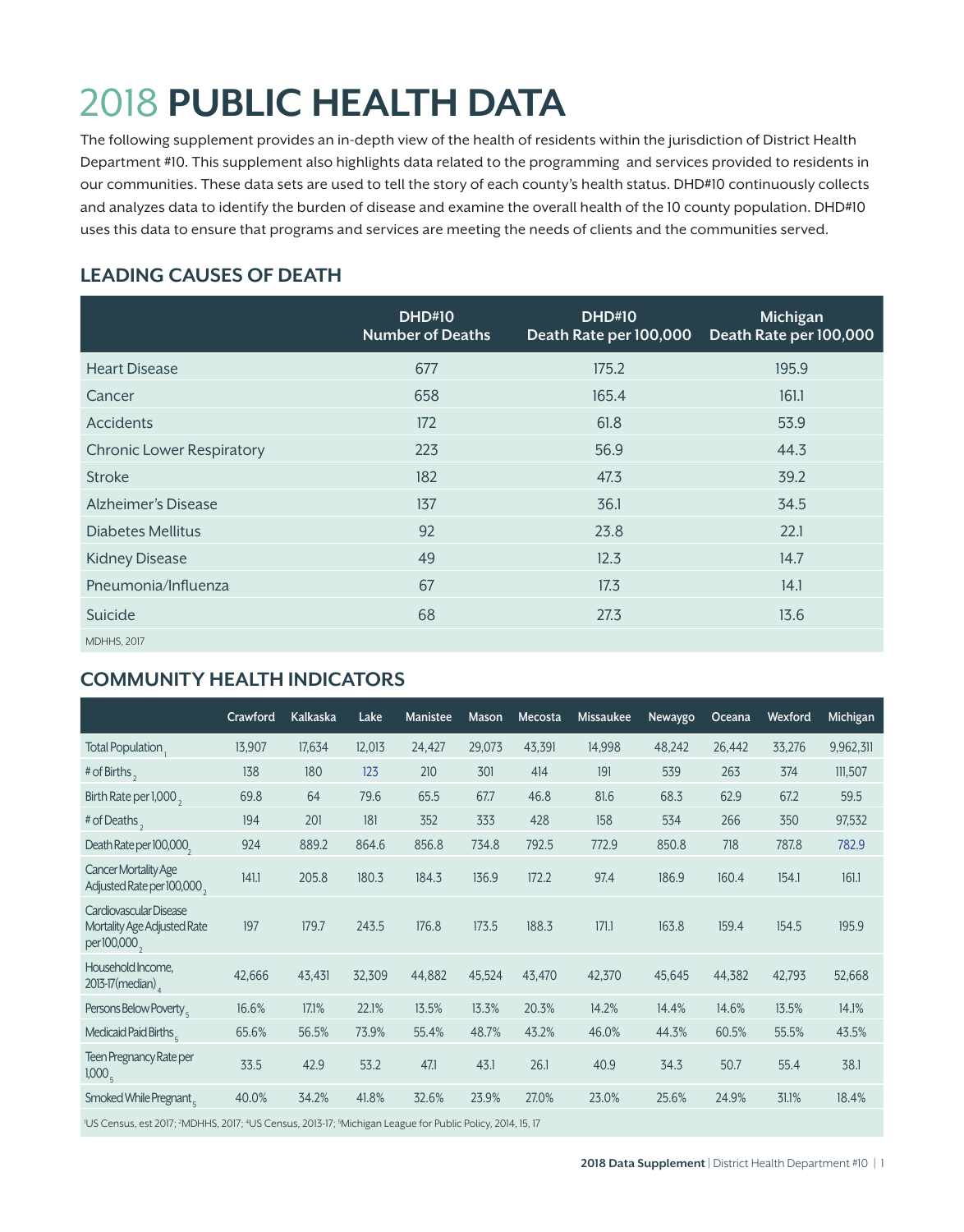#### **COMMUNICABLE DISEASE REPORTING**

|                    | Crawford       | <b>Kalkaska</b>     | Lake           | <b>Manistee</b> | <b>Mason</b>   | Mecosta             | <b>Missaukee</b> | <b>Newaygo</b> | Oceana         | Wexford        | <b>Total</b>   |
|--------------------|----------------|---------------------|----------------|-----------------|----------------|---------------------|------------------|----------------|----------------|----------------|----------------|
| Chlamydia          | 26             | 41                  | 34             | 28              | 55             | 148                 | 51               | 142            | 89             | 92             | 706            |
| Hepatitis C        | 11             | 13                  | 21             | 15              | 27             | 29                  | 16               | 67             | 31             | 39             | 269            |
| Campylobacter      | $\overline{2}$ |                     | 3              | 9               | 7              | $9$                 | $\overline{4}$   | 9              | $\overline{7}$ | $\overline{2}$ | 53             |
| Chickenpox         | $\overline{O}$ | $\overline{O}$      |                | $\overline{O}$  |                | $\mathbf 0$         |                  |                | $\overline{0}$ |                | 5              |
| Salmonellosis      | $\overline{2}$ | $\overline{2}$      | $\overline{2}$ | $\overline{4}$  | $\overline{4}$ | $\overline{2}$      | $\overline{4}$   | 5              | $\overline{7}$ | 3              | 35             |
| Gonorrhea          |                | $\overline{4}$      | 5              | $\overline{4}$  | 5              | 16                  | $\overline{4}$   | 17             | 12             | 18             | 86             |
| Streptococcal      |                | 3                   | 5              |                 | 5              | 10 <sup>°</sup>     | $\overline{7}$   | 6              | 6              | 6              | 50             |
| Shiga Toxin E coli | $\overline{O}$ | $\overline{0}$      | $\overline{O}$ | $\overline{O}$  | $\overline{O}$ | $\overline{2}$      | $\overline{4}$   | 5              |                | $\overline{O}$ | 12             |
| Giardia            | $\overline{2}$ |                     | $\overline{0}$ |                 | $\overline{O}$ | $\overline{4}$      | $\overline{0}$   | 6              | $\overline{O}$ | 5              | 19             |
| <b>Pertussis</b>   | $\Omega$       | $\overline{2}$      | $\overline{0}$ |                 | $\overline{4}$ | $\mathsf{O}\xspace$ | $\overline{0}$   | $\Omega$       | $\overline{O}$ | $\overline{O}$ | $\overline{7}$ |
| Hepatitis A        | $\overline{0}$ | $\mathsf{O}\xspace$ | $\mathbf 0$    | $\mathbf 0$     | $\overline{0}$ | $\overline{2}$      | $\overline{0}$   |                |                | $\mathbf 0$    | $\overline{4}$ |

#### HEPATITIS A RESPONSE:

In August of 2016 Michigan began to experience what would become the largest Hepatitis A outbreak in the United States. It took until January 2018 before our health department began experiencing cases related to this outbreak. Two cases were confirmed in Mecosta County and one case was confirmed in Newaygo County in that month. To help reduce the possibility of further cases we provided extensive education and over 4000 doses of vaccine to our citizens in our offices and at selected venues. We have had no further cases; however, we remain very vigilant in continuing surveillance for, and follow-up of, any suspected new cases. We also continue to recommend that our citizens receive the Hepatitis A vaccine.

#### **COMMUNICABLE DISEASE TRENDING DATA**

**Chlamydia** continues to be our most commonly reported communicable disease. Likewise, it is the most common disease reported in our state. However, it is estimated that many cases continue to be undiagnosed and unreported.

**Chronic Hepatitis C** will continue to be a major health problem. We can anticipate no major reduction in the number of cases found, especially as physicians increasingly screen patients for it.

**Campylobacter** is our most commonly reported gastrointestinal disease. CDC estimates that if affects at least 1.3 million people a year in the US.

**Salmonella** illnesses continue to occur as mostly individual cases, with few outbreaks in our jurisdiction. However, we assist the Centers for Disease Control with several of our cases each

| <b>DISEASE</b>                | 2017-2018      | 2016-2017 | 2015-2016      | 2014-2015      |
|-------------------------------|----------------|-----------|----------------|----------------|
| Chlamydia                     | 706            | 715       | 767            | 743            |
| Hepatitis C (chronic)         | 269            | 146       | 208            | 263            |
| Campylobacter                 | 53             | 42        | 47             | 36             |
| <b>Chicken Pox</b>            | 5              | 8         | $\overline{4}$ | 12             |
| <b>Salmonellosis</b>          | 35             | 22        | 24             | 22             |
| Gonorrhea                     | 86             | 66        | 58             | 43             |
| <b>Streptococcal Diseases</b> | 50             | 28        | 35             | 44             |
| Shiga Toxin E coli            | 12             | 9         | 8              | $\overline{4}$ |
| Giardia                       | 19             | 14        | 18             | 25             |
| Pertussis                     | $\overline{7}$ | 9         | $\overline{7}$ | 74             |

year that are part of nationwide outbreaks. While considered a food borne illness, evidence shows that animal contact with certain mammals, birds, and reptiles also transmits the infection.

**STEC** cases fortunately remain low. However, those that occur can be severe, especially in children. This type of the E.coli germ produces a virulent toxin. During 2018 we had several cases in young children that resulted in hospitalizations for kidney failure. One case was in intensive care for ninety-seven days.

Pertussis outbreaks continue to occur, mainly in groups of unimmunized persons. Vaccination is the most effective means to prevent this disease. Adults should also receive a booster.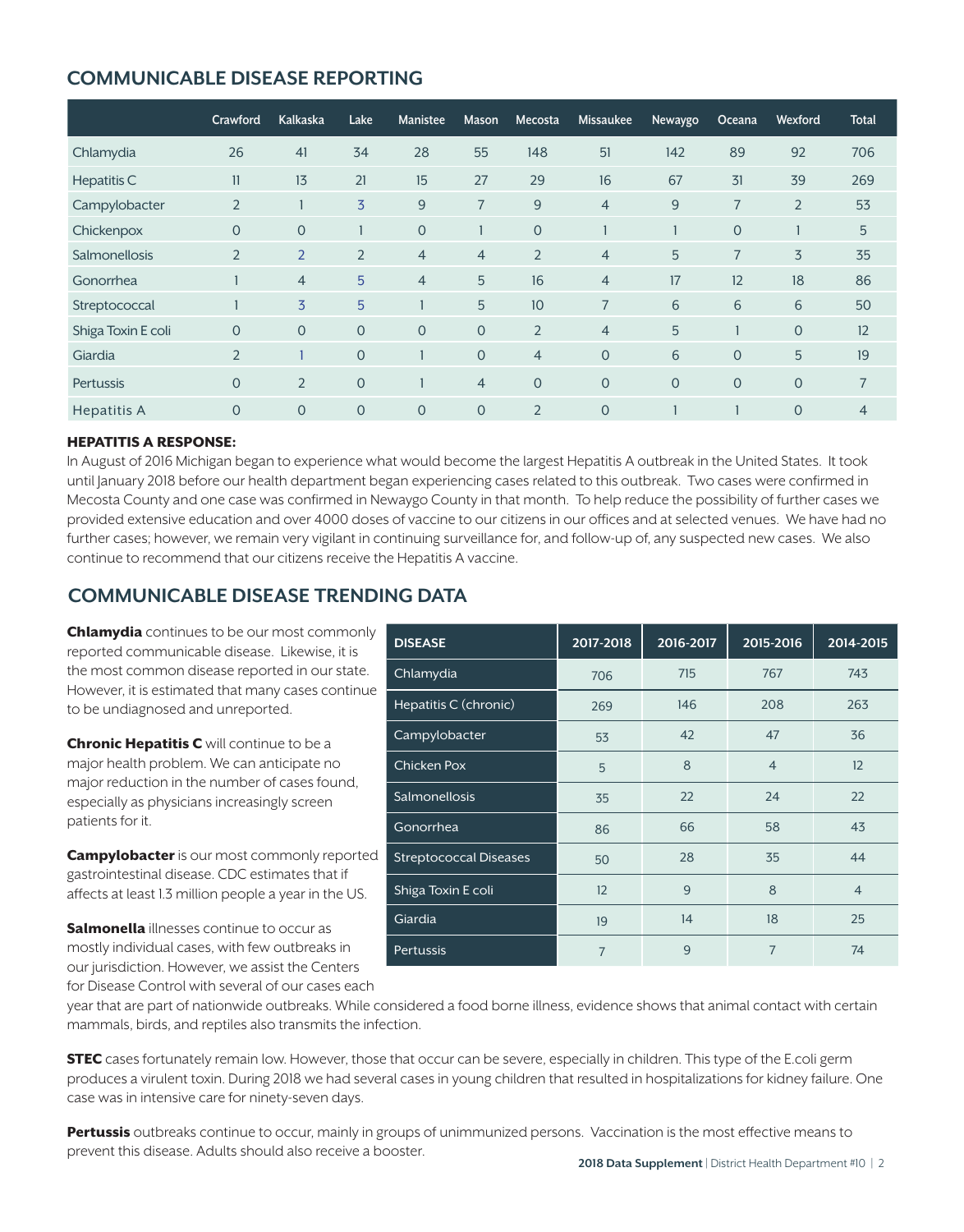#### **ACCESS TO DHD#10 HEALTH SERVICES**

|                                                                                                                  | Crawford       | Kalkaska       | Lake           | <b>Manistee</b> | Mason          | Mecosta        | <b>Missaukee</b> | <b>Newaygo</b> | Oceana         | Wexford        | <b>Total</b> |
|------------------------------------------------------------------------------------------------------------------|----------------|----------------|----------------|-----------------|----------------|----------------|------------------|----------------|----------------|----------------|--------------|
| Maternal Infant Health Program (MIHP)                                                                            |                |                |                |                 |                |                |                  |                |                |                |              |
| <b>Maternal Clients</b>                                                                                          | 82             | 47             | 41             | 69              | 74             | 143            | 56               | 228            | 112            | 135            | 987          |
| # of Maternal Visits                                                                                             | 320            | 203            | 129            | 246             | 260            | 496            | 287              | 762            | 461            | 651            | 3,815        |
| <b>Infant Clients</b>                                                                                            | 75             | 58             | 54             | 107             | 69             | 164            | 123              | 189            | 106            | 237            | 1,182        |
| # of Infant Visits                                                                                               | 356            | 286            | 249            | 728             | 525            | 854            | 1,021            | 1,050          | 511            | 1,533          | 7,113        |
| <b>Healthy Futures</b>                                                                                           |                |                |                |                 |                |                |                  |                |                |                |              |
| Clients                                                                                                          | 172            | 105            | 10             | 55              | 13             | $\overline{0}$ | 134              | $\overline{0}$ | $\overline{0}$ | 259            | 748          |
| Children's Special Health Care Service                                                                           |                |                |                |                 |                |                |                  |                |                |                |              |
| # of Children                                                                                                    | 54             | 66             | 48             | 68              | 131            | 214            | 88               | 286            | 108            | 195            | 1,258        |
| # of Services                                                                                                    | 42             | 32             | 38             | 63              | 127            | 100            | 86               | 357            | 112            | 181            | 1,138        |
| Women, Infants, and Children (WIC)                                                                               |                |                |                |                 |                |                |                  |                |                |                |              |
| Average Monthly<br>Enrollment                                                                                    | 376            | 452            | 282            | 527             | 789            | 1,102          | 372              | 1,709          | 954            | 1,357          | 7,920        |
| % Return Rate                                                                                                    | 95             | 97             | 97             | 99              | 98             | 97             | 90               | 96             | 97             | 90             | 956          |
| # of PROJECT FRESH<br><b>Distributed</b>                                                                         | 220            | 270            | 170            | 280             | 490            | 550            | 225              | 1,005          | 565            | 750            | 4,525        |
| Value of PROJECT<br><b>FRESH</b> coupons                                                                         | 5,500          | 6,750          | 4,250          | 7,000           | 12,250         | 13,750         | 5,625            | 25,125         | 14,125         | 18,750         | 11,3125      |
| <b>Child Lead Screening</b>                                                                                      | 78             | 63             | 56             | 71              | 59             | 170            | 92               | 219            | 121            | 219            | 1,148        |
| #Dental Services<br>(Fluoride & Oral<br>Screenings)                                                              | 173            | 149            | 100            | 231             | 348            | 347            | 189              | 910            | 332            | 117            | 2,896        |
| # of BFPC Services                                                                                               | 90             | 129            | 53             | 100             | 146            | 381            | 62               | 575            | 213            | 278            | 2,027        |
| <b>Family Planning Services</b>                                                                                  |                |                |                |                 |                |                |                  |                |                |                |              |
| # of Clients Served                                                                                              | 60             | 86             | 29             | 128             | 264            | 113            | 109              | 135            | 210            | 345            | 1479         |
| # of Services                                                                                                    | 289            | 448            | 88             | 647             | 1,181          | 465            | 578              | 696            | 1,045          | 1,607          | 7,044        |
| <b>WISEWOMAN Program</b>                                                                                         |                |                |                |                 |                |                |                  |                |                |                |              |
| # Clients                                                                                                        | 29             | 26             | 13             | 29              | 53             | 53             | 16               | 66             | 70             | 71             | 426          |
| <b>Cancer Screening Programs</b><br><b>Breast &amp; Cervical</b>                                                 | 24             | 19             | 6              | 21              | 40             | 54             | 17               | 36             | 85             | 46             | 348          |
| Screenings<br>#Cancers Found                                                                                     | $\overline{2}$ |                |                |                 | $\overline{2}$ | $\overline{2}$ |                  | $\mathbf{1}$   | $\mathbf{1}$   | $\overline{2}$ | $10$         |
| <b>Colorectal Screenings</b>                                                                                     | $\overline{4}$ | 6              | $\overline{3}$ | 12              | 13             | 6              | 5                | 8              | 19             | 9              | 85           |
| #Referredfor<br>Colonoscopy                                                                                      | $\overline{5}$ | $\overline{4}$ | $\mathbf{1}$   | 11              | $\bf 8$        | 5              | $\overline{3}$   | $\mathbf{1}$   | 16             | $\,8\,$        | 60           |
| Dental Health - services provided in partnership with Michigan Community Dental Clinics and Dental Clinics North |                |                |                |                 |                |                |                  |                |                |                |              |
| # Clinic Clients                                                                                                 | 817            | 1,506          | 490            | 2,495           | 1,820          | 2,528          | 954              | 816            | 2,001          | 2,640          | 16,067       |
| <b>Community Connections HUB</b>                                                                                 |                |                |                |                 |                |                |                  |                |                |                |              |
| #Referred                                                                                                        |                |                |                |                 |                |                |                  |                |                |                | 1,274        |
| # Client Encounters                                                                                              |                |                |                |                 |                |                |                  |                |                |                | 5,127        |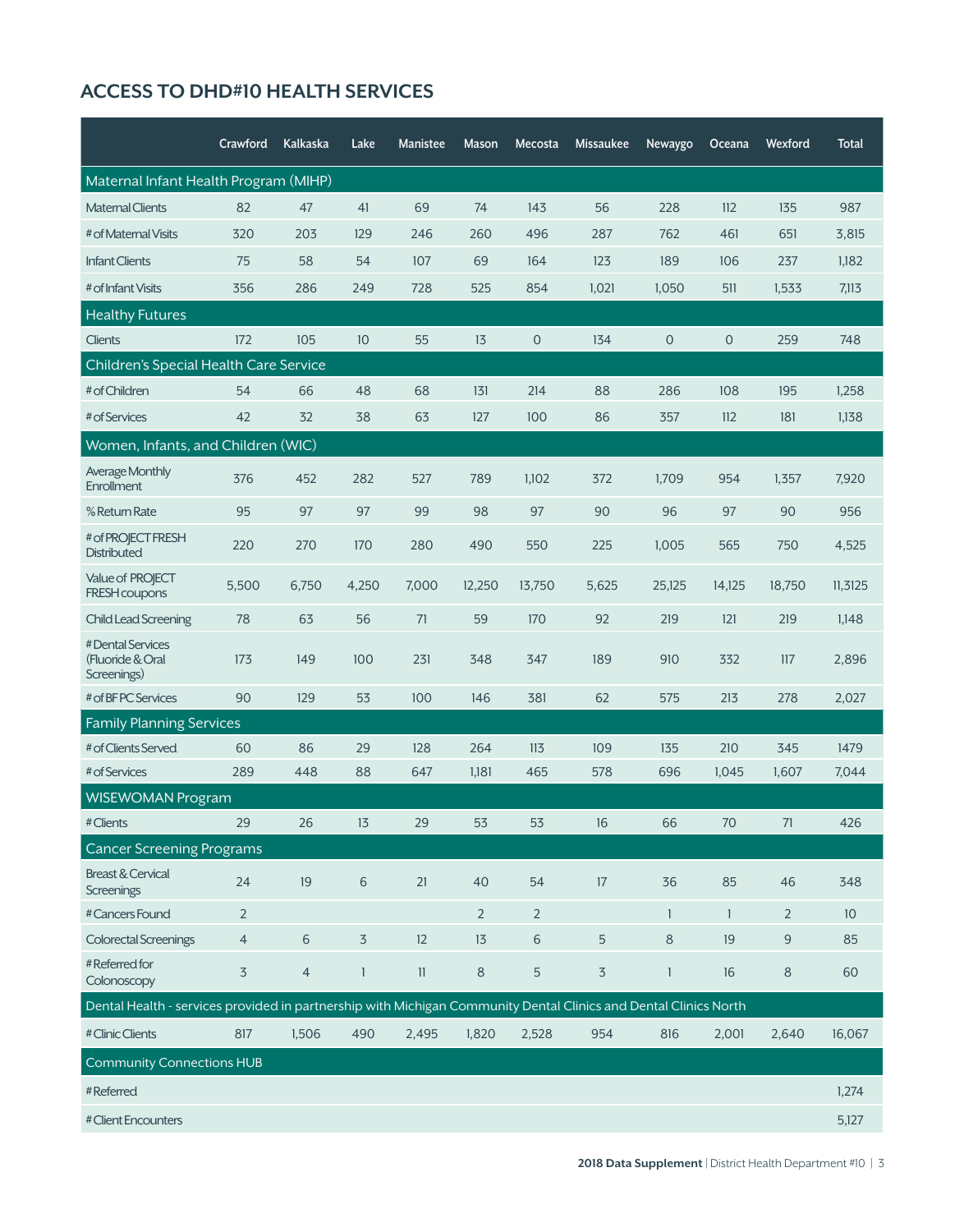#### **ESSENTIAL LOCAL PUBLIC HEALTH SERVICES**

|                                              | Crawford Kalkaska |              | Lake                | <b>Manistee</b> |                |                | Mason Mecosta Missaukee Newaygo Oceana Wexford |              |              |                     | <b>Total</b> |
|----------------------------------------------|-------------------|--------------|---------------------|-----------------|----------------|----------------|------------------------------------------------|--------------|--------------|---------------------|--------------|
| <b>Onsite Sewage</b>                         |                   |              |                     |                 |                |                |                                                |              |              |                     |              |
| Septic Permits                               | 132               | 139          | 142                 | 149             | 128            | 177            | 72                                             | 304          | 217          | 123                 | 1,583        |
| Septic Failures                              | 2                 | 14           | 34                  | 45              | 51             | 53             | 8                                              | 95           | 71           | 18                  | 391          |
| <b>Water Program</b>                         |                   |              |                     |                 |                |                |                                                |              |              |                     |              |
| <b>Well Permits</b>                          | 118               | 146          | 114                 | 127             | 171            | 265            | 112                                            | 349          | 230          | 135                 | 1,767        |
| Well Inspections                             | $\overline{4}$    | 12           | 48                  | 29              | 39             | 28             | $\overline{7}$                                 | 34           | 36           | 24                  | 261          |
| <b>Food Service</b>                          |                   |              |                     |                 |                |                |                                                |              |              |                     |              |
| Food Operation<br>Inspections                | 90                | 86           | 79                  | 221             | 236            | 281            | 57                                             | 222          | 159          | 278                 | 1,709        |
| Temp Food Booth<br>Inspections               | 10                | 32           | 28                  | 66              | 88             | 54             | 26                                             | 31           | 128          | 52                  | 515          |
| <b>Reported Food</b><br><b>Borne Illness</b> | 1                 | $\mathsf O$  | $\mathbf{1}$        | 3               | $\overline{2}$ | $\overline{3}$ | $\mathsf{O}\xspace$                            | 5            | $\mathbf{O}$ | 3                   | 18           |
| <b>Immunizations</b>                         |                   |              |                     |                 |                |                |                                                |              |              |                     |              |
| <b>Vaccines Given</b>                        | 701               | 463          | 178                 | 930             | 1,361          | 1,507          | 459                                            | 837          | 1,475        | 1,568               | 9,479        |
| Influenza Vaccines Given                     | 241               | 470          | 228                 | 508             | 647            | 982            | 529                                            | 641          | 802          | 943                 | 5,991        |
| <b>Communicable Disease</b>                  |                   |              |                     |                 |                |                |                                                |              |              |                     |              |
| <b>TB Skin Tests Given</b>                   | 53                | 50           | 45                  | 193             | 274            | 382            | 80                                             | 278          | 156          | 275                 | 1,786        |
| TB Patients on<br>Prophylaxis                | $\mathbf{1}$      | $\mathbf{1}$ | $\mathbf 0$         | $\overline{O}$  | $\mathbf{1}$   | 5              | $\mathbf{1}$                                   | $\mathbf{1}$ | 6            | $\mathsf{O}\xspace$ | 16           |
| <b>STI Services</b>                          |                   |              |                     |                 |                |                |                                                |              |              |                     |              |
| <b>STI Clients</b>                           | 11                | 18           | 16                  | 30              | 45             | 57             | 22                                             | 29           | 24           | 83                  | 335          |
| <b>STI Clinic Services</b>                   | 28                | 45           | 43                  | 72              | 129            | 163            | 74                                             | 101          | 82           | 239                 | 976          |
| <b>Hearing Screenings</b>                    |                   |              |                     |                 |                |                |                                                |              |              |                     |              |
| Preschool Hearing<br>Screenings              | 100               | 48           | 37                  | 157             | 320            | 338            | 72                                             | 259          | 290          | 382                 | 2,003        |
| School Hearing<br><b>Screenings</b>          | 380               | 471          | $\mathsf{O}\xspace$ | 454             | 671            | 935            | 518                                            | 1,730        | 659          | 1,409               | 7,227        |
| <b>Vision Screenings</b>                     |                   |              |                     |                 |                |                |                                                |              |              |                     |              |
| Preschool Vision<br>Screenings               | 102               | 59           | 42                  | 191             | 373            | 409            | 93                                             | 280          | 333          | 431                 | 2,313        |
| <b>School Vision Screenings</b>              | 875               | 907          | $\mathsf{O}\xspace$ | 1,328           | 1,878          | 1,106          | 1,013                                          | 3,054        | 1,510        | 2,462               | 14,133       |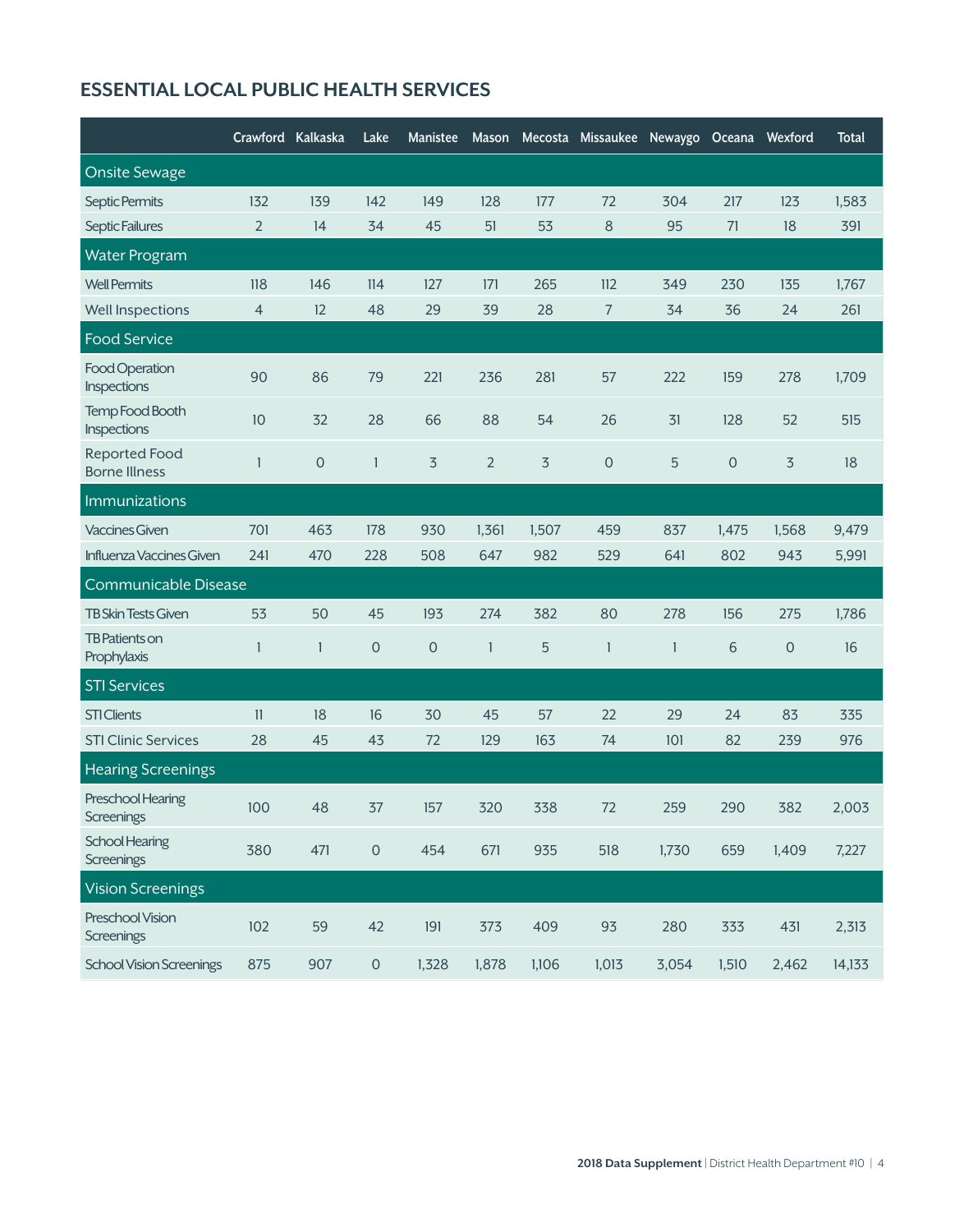### PUBLIC HEALTH **PROGRAM SNAPSHOTS**

#### **ENVIRONMENTAL HEALTH SERVICES**

|                                     | Crawford       | <b>Kalkaska</b> | Lake           | <b>Manistee</b> | Mason | Mecosta | <b>Missaukee</b> | Newaygo        | Oceana         | Wexford        | <b>Total</b> |
|-------------------------------------|----------------|-----------------|----------------|-----------------|-------|---------|------------------|----------------|----------------|----------------|--------------|
| Radon Kits Distributed              | 40             | 32              |                | 64              | 15    | 90      | 12               | 27             | $\overline{2}$ | 10             | 293          |
| <b>Soil Evaluations</b>             |                | 5               | 9              | 18              | 19    | 27      | $\overline{2}$   | 38             | 13             | 9              | 141          |
| Mortgage Evaluations                | $\overline{7}$ | 5               | 19             | $\overline{O}$  | 13    | 28      | $\overline{2}$   | 128            | 35             | 15             | 252          |
| <b>Building Permit</b><br>Approvals | $\Omega$       | 14              | 39             | $\overline{7}$  | 24    | 55      | 6                | 71             | 56             | $\overline{4}$ | 276          |
| Complaints (all)                    | 14             | 6               | 24             | 16              | 26    | 29      | 8                | 34             | 15             | 13             | 185          |
| <b>Child Care Inspections</b>       | 22             | 27              | 14             | 18              | 29    | 33      | 27               | 46             | 29             | 22             | 267          |
| Campground<br><b>Inspections</b>    | 27             | 10              | 28             | 26              | 25    | 21      | 15               | 26             | 41             | 27             | 246          |
| Swimming Pool<br><b>Inspections</b> | 10             | 8               | 5              | 28              | 45    | 21      | $\overline{2}$   | $\overline{4}$ | 36             | 21             | 180          |
| <b>Type II Sanitary Surveys</b>     | 13             | 5               | 22             | 10              | 8     | 50      | 13               | 30             | 22             | 21             | 194          |
| Tanning Inspections                 | 6              | $\overline{2}$  | $\overline{O}$ | $\mathbf{O}$    | 5     | 9       |                  | $\Omega$       | 5              | $\overline{7}$ | 35           |
| Animal Bites/Exposures              | 54             | 51              | 20             | 60              | 47    | 93      | 37               | 92             | 57             | 87             | 598          |

#### **WOMEN, INFANTS, AND CHILDREN (WIC) SERVICES**

|                                        | 2017      | 2018      |
|----------------------------------------|-----------|-----------|
| Average Monthly Enrollment             | 8,382     | 7.920     |
| % Return Rate                          | 93.2%     | 95.60%    |
| # of Project Fresh Books Distributed   | 4,982     | 4,525     |
| Value of Project Fresh Coupons         | \$124,625 | \$113,125 |
| <b>Child Lead Screening</b>            | 1.265     | 1,148     |
| Children who Received Fluoride Varnish | 1.466     | 2,896     |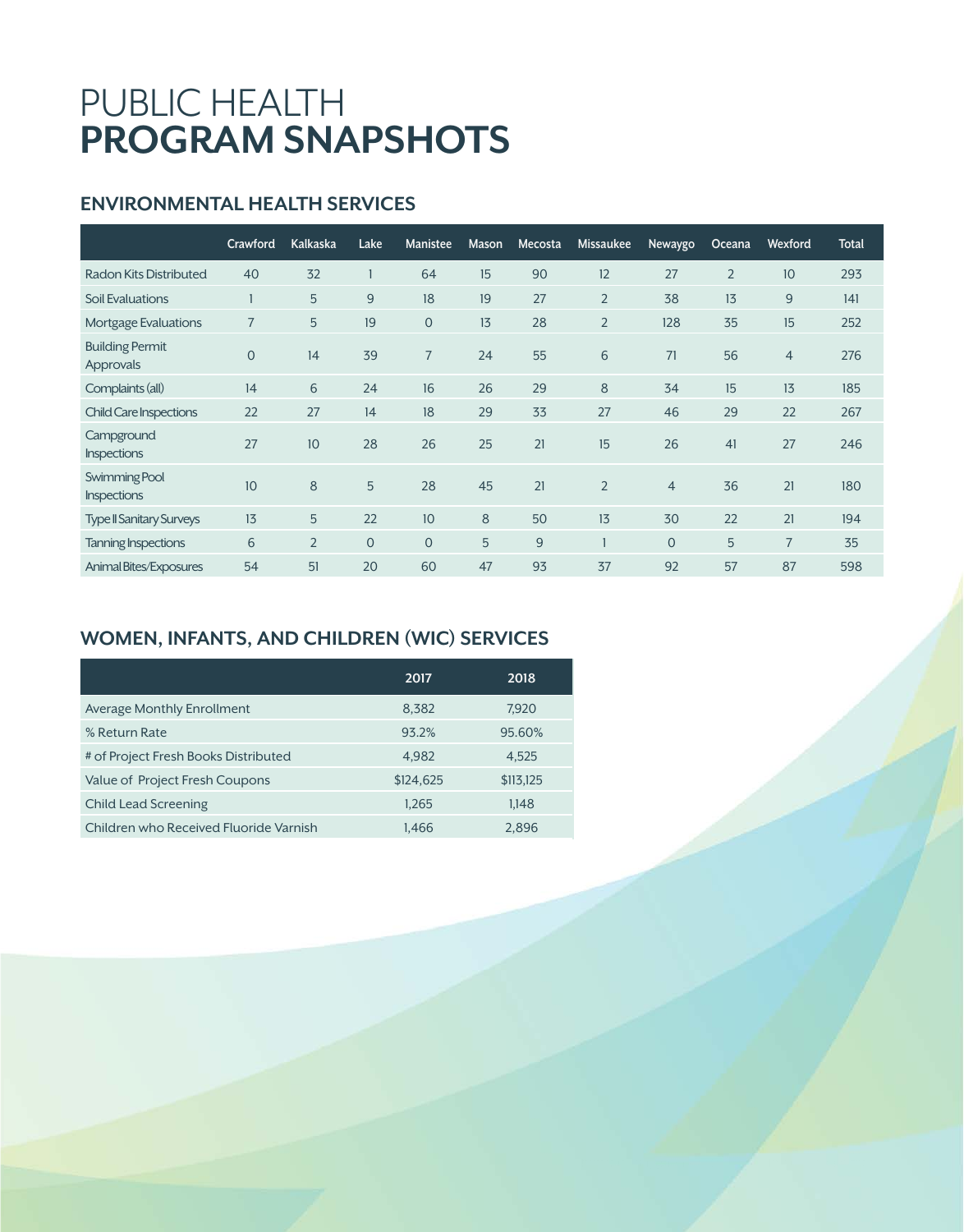

#### **HEALTH PROMOTION SERVICES**

| <b>Community Programs</b>                                                                   |       |
|---------------------------------------------------------------------------------------------|-------|
| Worksite Wellness Program Participants                                                      | 1,294 |
| <b>Community Nutrition Program Participants</b>                                             | 3,023 |
| Tobacco Treatment Program Participants                                                      | 163   |
| National Diabetes Prevention Program Participants                                           | 21    |
| <b>Youth Programs</b>                                                                       |       |
| Girls on the Run Participants                                                               | 300   |
| Adolescent Health Centers Students Served<br>(Cadillac, Mesick, Manton, Shelby, & Grayling) |       |
| <b>Medical Services</b>                                                                     | 2,516 |
| <b>Behavioral Health Services</b>                                                           | 1,668 |
| <b>Family Health Programs</b>                                                               |       |
| <b>Family Planning Program Participants</b>                                                 | 1,479 |
| <b>Breast and Cervical Cancer Program Participants</b>                                      | 348   |
| Colorectal Cancer Program Participants                                                      | 85    |
| <b>WISEWOMAN Program Participants</b>                                                       | 426   |
| <b>Substance Abuse Prevention Services</b>                                                  |       |
| (Mason, Lake, Oceana, Missaukee, Wexford Counties)                                          |       |
| Community Education-# of adults reached:                                                    | 4,967 |
| School Programs-# of students reached:<br>Total number of groups:                           | 692   |
| Youth Summit - # of attendees:                                                              | 67    |
| Alcohol Server Training Classes-# of classes:<br>Total trainers certified:                  | 38    |
| Active Community Coalitions: (meet average 10 times/year)                                   | 4     |

#### **PERSONAL HEALTH SERVICES**

| <b>Immunizations</b>                                  |        |
|-------------------------------------------------------|--------|
| Vaccines Administered                                 | 9,479  |
| Influenza Vaccines Administered                       | 5,991  |
| <b>Home Visiting Programs</b>                         |        |
| Maternal Infant Health Program (MIHP) Healthy Futures |        |
| <b>MIHP Maternal Clients</b>                          | 987    |
| <b>MIHP Maternal Visits</b>                           | 3,815  |
| <b>MIHP Infant Clients</b>                            | 1,182  |
| <b>MIHP Infant Visits</b>                             | 7,113  |
| <b>Healthy Futures Clients</b>                        | 748    |
| <b>Healthy Futures Phone Calls</b>                    | 127    |
| <b>Healthy Futurs Home Visits</b>                     | 160    |
| <b>Hearing and Vision</b>                             |        |
| <b>Preschool Hearing Screenings</b>                   | 2,003  |
| <b>School Hearing Screenings</b>                      | 7,227  |
| <b>Preschool Vision Screenings</b>                    | 2,313  |
| <b>School Vision Screenings</b>                       | 14,133 |

**2018 Data Supplement** | District Health Department #10 | 6